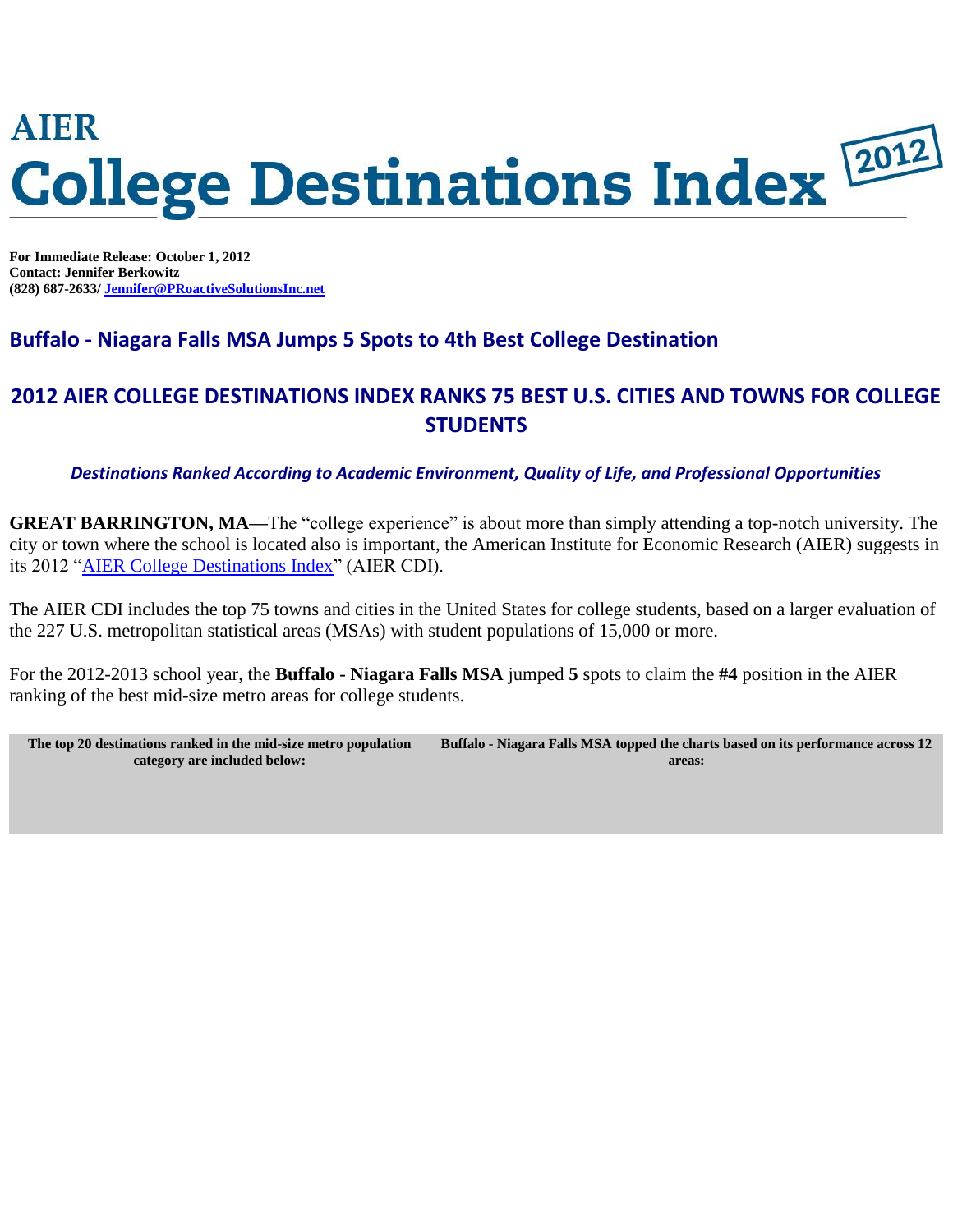|                                                               | <b>College Destinations Index 2012</b><br>Top 20 Mid-Size Metros by MSA                                                                                                | <b>Academic Environment</b><br><b>Quality of Life</b><br><b>Professional Opportunity</b>                                                                                                                                                                                                                                                                                                     |
|---------------------------------------------------------------|------------------------------------------------------------------------------------------------------------------------------------------------------------------------|----------------------------------------------------------------------------------------------------------------------------------------------------------------------------------------------------------------------------------------------------------------------------------------------------------------------------------------------------------------------------------------------|
| Rank<br>$\mathbf{1}$<br>$\overline{2}$<br>3<br>$\overline{4}$ | Mid-size Metros (1.0 to 2.5 million residents)<br>San Jose-Sunnyvale-Santa Clara-CA<br>Austin-Round Rock-San Marcos-TX<br>Oklahoma City-OK<br>Buffalo-Niagara Falls-NY | Student<br>Arts<br>Earning<br>3<br>7<br>9<br>& Leisure<br>Concentration<br>Potential<br>Student<br>City<br>Entrepreneurial<br>$\overline{2}$<br>3<br>1<br>Accessibility<br>Diversity<br>Activity<br>Unemployment<br>Research<br>Creative<br>9<br>9<br>6<br>Capacity<br>Class<br>Rate<br><b>Brain Gain</b><br>Cost of<br>Degree<br>$\mathbf{1}$<br>9<br>9<br>Attainment<br>or Drain<br>Living |
| 5<br>$6\overline{6}$<br>$\overline{7}$<br>8<br>9<br>10        | Pittsburgh-PA<br>Milwaukee-Waukesha-West Allis-WI<br>Rochester-NY<br>Raleigh-Cary-NC<br>Richmond-VA<br>Hartford-West Hartford-East Hartford-CT                         | <b>AIER</b><br><b>College Destinations Index 2012</b><br>AMERICAN INSTITUTE for ECONOMIC RESEARCH<br>aier www.facebook.com/AmericanInstituteForEconomicResearch                                                                                                                                                                                                                              |
| 11<br>12                                                      | Columbus-OH<br>Cleveland-Elyria-Mentor-OH                                                                                                                              |                                                                                                                                                                                                                                                                                                                                                                                              |
| 13<br>14<br>15                                                | New Orleans-Metairie-Kenner-LA<br>Portland-Vancouver-Hillsboro-OR-WA                                                                                                   | e                                                                                                                                                                                                                                                                                                                                                                                            |
| 16<br>17                                                      | San Antonio-New Braunfels-TX<br>Virginia Beach-Norfolk-Newport News-VA-NC<br>Cincinnati-Middletown-OH-KY-IN                                                            | Buffalo - Niagara Falls is 4th best mid-size metro for college students according to<br>@AIER College Destinations Index http:/bit.ly/AIERCDIm                                                                                                                                                                                                                                               |
| 18<br>19<br>20                                                | Salt Lake City-UT<br>Indianapolis-Carmel-IN<br>Louisville/Jefferson County-KY-IN                                                                                       |                                                                                                                                                                                                                                                                                                                                                                                              |

*\* High and low resolution image files available by request*

"At a time when approximately half of current college graduates are unemployed or underemployed, the pros and cons of a particular college destination should be an important factor in making a college selection," said Julie Zhu, the AIER research analyst who oversaw compilation of the Index.

The top 75 college destinations – grouped by total residential populations – are listed below: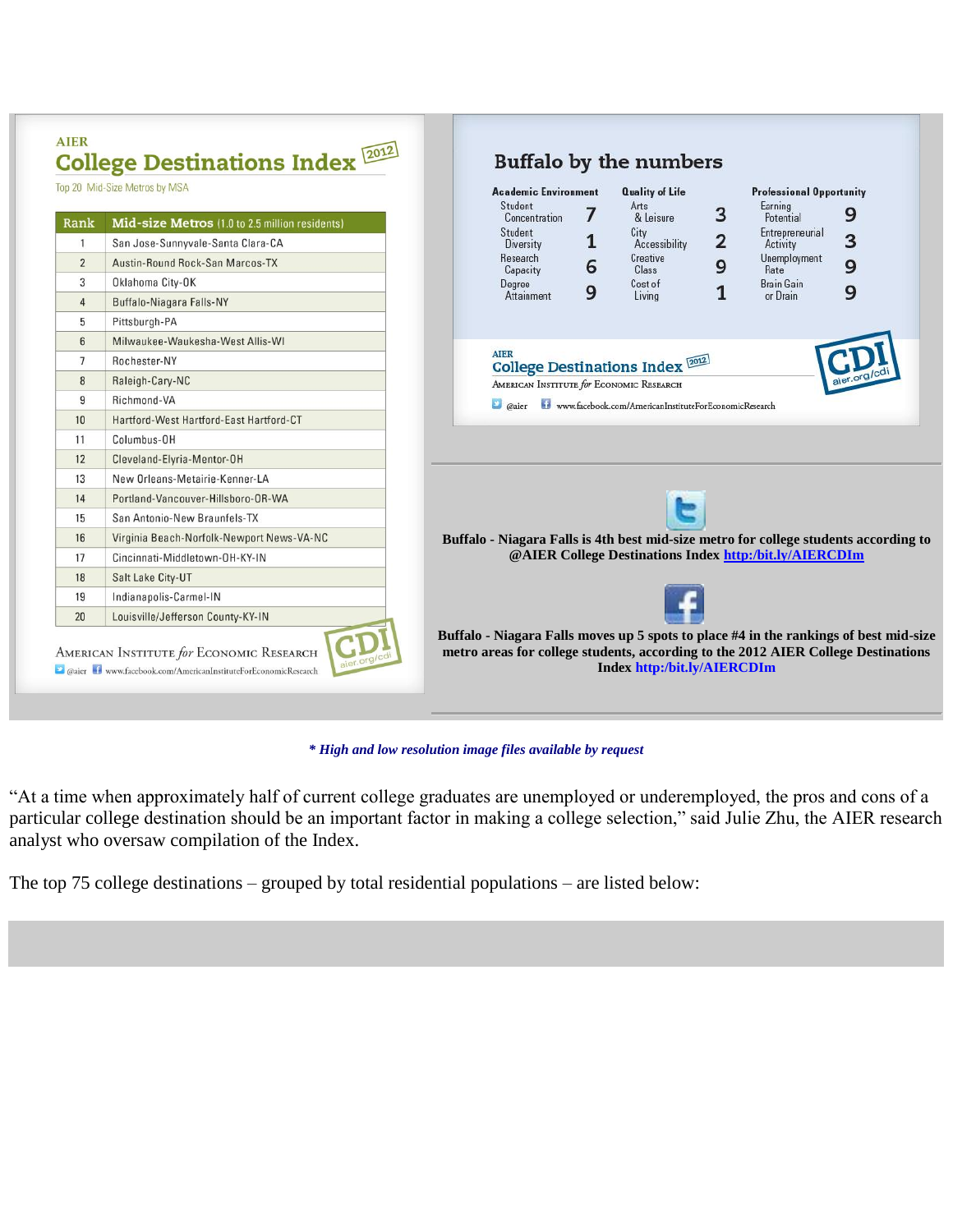| Rank            | <b>Major Metros</b><br>(populations > than 2.5 million) | Rank           | <b>Mid-size Metros</b><br>(1.0 to 2.5 million residents) | Rank           | <b>Small Metros</b><br>(250,000 to 1.0 million residents) | Rank           | <b>College Towns</b><br>(under 250,000 residents). |
|-----------------|---------------------------------------------------------|----------------|----------------------------------------------------------|----------------|-----------------------------------------------------------|----------------|----------------------------------------------------|
| $\overline{1}$  | Boston, MA                                              | 1              | San Jose, CA                                             | $\mathbf{1}$   | Ann Arbor, MI                                             | 1              | Ithaca, NY                                         |
|                 |                                                         | $\overline{2}$ | Austin, TX                                               | $\overline{2}$ | Madison, WI                                               | $\overline{2}$ | Ames, IA                                           |
| $\overline{2}$  | Washington, DC                                          | 3              | Oklahoma City, OK                                        | 3              | Boulder, CO                                               | 3              | State College, PA                                  |
| 3               | New York City, NY                                       | $\overline{4}$ | Buffalo, NY                                              | $\overline{4}$ | Gainesville, FL                                           | $\overline{4}$ | Iowa City, IA                                      |
| $\overline{4}$  | San Francisco, CA                                       | 5              | Pittsburgh, PA                                           | 5              | Durham, NC                                                | 5              | Corvallis, OR                                      |
|                 | Baltimore, MD                                           | 6              | Milwaukee, WI                                            | $6\phantom{1}$ | Lincoln, NE                                               | $6\phantom{1}$ | Champaign-Urbana, IL                               |
| 5               |                                                         | $\overline{7}$ | Rochester, NY                                            | $\overline{7}$ | Bridgeport, CT                                            | $7^{\circ}$    | Lafayette, IN                                      |
| $6\overline{6}$ | Minneapolis-St. Paul, MN                                | 8              | Raleigh, NC                                              | 8              | Fort Collins, CO                                          | 8              | Lawrence, KS                                       |
| $\overline{7}$  | Seattle, WA                                             | 9              | Richmond, VA                                             | $\overline{9}$ | Trenton, NJ                                               | 9              | Morgantown, WV                                     |
|                 |                                                         | 10             | Hartford, CT                                             | 10             | Tallahassee, FL                                           | 10             | Columbia, MO                                       |
| 8               | Philadelphia, PA                                        | 11             | Columbus, OH                                             | 11             | Lubbock, TX                                               | 11             | <b>College Station, TX</b>                         |
| 9               | Houston, TX                                             | 12             | Cleveland, OH                                            | 12             | Lansing, MI                                               | 12             | Fargo, ND                                          |
| 10              | Dallas-Ft. Worth, TX                                    | 13             | New Orleans, LA                                          | 13             | Honolulu, HI                                              | 13             | Charlottesville, VA                                |
|                 |                                                         | 14             | Portland, OR                                             | 14             | Duluth, MN                                                | 14             | Manhattan, KS                                      |
| 11              | Denver, CO                                              | 15             | San Antonio, CA                                          | 15             | Huntsville, AL                                            | 15             | Blacksburg, VA                                     |
| 12              | Chicago, IL                                             | 16             | Virginia Beach, VA                                       | 16             | Lexington, KY                                             | 16             | <b>Bloomington, IN</b>                             |
| 13              | St. Louis, MO                                           | 17             | Cincinnati, OH                                           | 17             | Omaha, NE                                                 | 17             | Grand Forks, ND                                    |
|                 |                                                         | 18             | Salt Lake City, UT                                       | 18             | Santa Barbara, CA                                         | 18             | Burlington, VT                                     |
| 14              | San Diego, CA                                           | 19             | Indianapolis, IN                                         | 19             | Killeen, TX                                               | 19             | Auburn, AL                                         |
| 15              | Los Angeles, CA                                         | 20             | Louisville, KY                                           | 20             | Fayetteville, NC                                          | 20             | Missoula, MT                                       |

## **AIER**  $\overline{\Omega}$

#### *\*High and low resolution image files available by request.*

In creating the Index, a dozen factors are evaluated using the most current data available from the Census Bureau, Bureau of Labor Statistics, Department of Housing and Urban Development, Integrated Postsecondary Education Data System, National Science Foundation, and Small Business Administration to provide a snapshot of each community's overall academic and cultural environment, quality of life and employment opportunities in the area:

| <b>Academic Environment:</b><br><b>Student Concentration:</b><br><b>Student Diversity:</b><br><b>Degree Attainment:</b> | number of college students per 1,000 population<br>percentage of student body that are non-U.S. residents<br>percent of the 25-to-34-year-old population with bachelor's degree or higher |
|-------------------------------------------------------------------------------------------------------------------------|-------------------------------------------------------------------------------------------------------------------------------------------------------------------------------------------|
| <b>Quality of Life:</b>                                                                                                 |                                                                                                                                                                                           |
| <b>Cost of Living:</b>                                                                                                  | based upon average rent for a two-bedroom apartment                                                                                                                                       |
| <b>Arts and Leisure:</b>                                                                                                | number of cultural and entertainment venues per 100,000 population                                                                                                                        |
| <b>City Accessibility:</b>                                                                                              | percentage of workers over age 16 who commute on foot or by public transportation or bicycle                                                                                              |